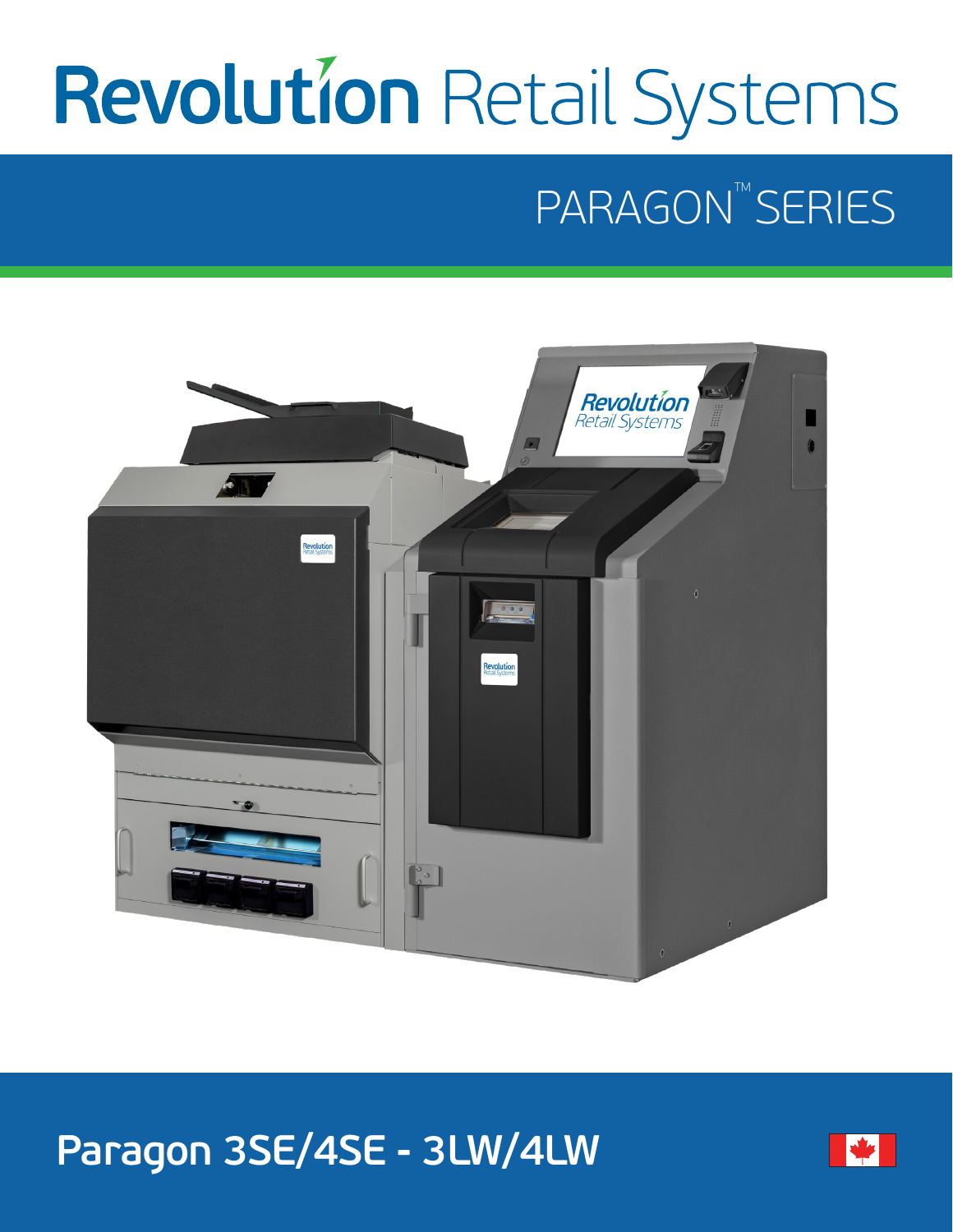# PARAGON<sup>™</sup>SERIES



Paragon 3SE/4SE Paragon 3LW/4LW

#### HARDWARE FEATURES:

- Closed Loop Architecture of Notes and Coins; No Manual Intervention Required
- Coin Discrimination (i.e. Counterfeit Coin Rejection)
- Scalable Up to Two (2) Note Recyclers
- Lockable Deposit Cassette
- "Fitness Sort" on Recycled Notes
- Flexible Note Orientation (No Need to Separate or Face Notes)
- Pocket Note Acceptor (Handles Large Bundles of Notes; Up to 200)
- Integrated Drop/Storage Vault Optional
- Dispenses Coins Directly into Till Tray Paragon 3SE & 4SE
- Dispenses Coins Directly into Till Drawer Paragon 3LW & 4LW
- Optional Biometrics (Fingerprint Reader)
- Cup LEDs (Notification if Change is Left in Cups)
- Scalable Platform
- Continuous 24/7 Monitoring
- Integrated Printer

#### FEATURE CAPABILITY:

- Ability to Integrate with POS System
- Same Day Credit on Deposit (Provisional Credit)



#### SOFTWARE FEATURES:

- PCI Compliant
- REACH<sup>™</sup> Remote Monitoring Solutions for Tech Support
- Real Time Cash/Coin Level Monitoring
- Scalable Cluster Format
- Reporting Standard or Custom
- Lane and/or Clerk Accountability
- Tills and Drop Bags Automatically Traced to a Specific User by Utilizing Bar-Coding
- Multiple Tills per Register/Lane
- Configurable User Permission Levels for Machine Access
- Multiple User Authentication Schemes (Log-in and PIN, or Biometrics)
- Automatic Prompting of Periodic Password Changes
- Track Monies Outside of Unit with External Vault Fund Function
- Guided Deposit Preparation: Automatically Calculates and Moves Deposit to Courier Cassette
- Automatic End of Day Reporting
- Courier Specific Log-In Menu
- Video Troubleshooting Tips
- Video Guidance for System Operation

### **Revolution Retail Systems**

Revolution Retail Systems LLC | 1400 Valwood Parkway, Suite 100 | Carrollton, TX 75006 | Tel: 469.317.2910 | 855.616.3827 | Fax: 469.364.3856 © January 2022 Revolution Retail Systems LLC | www.rrs360.com | Email: revolutionsales@rrs360.com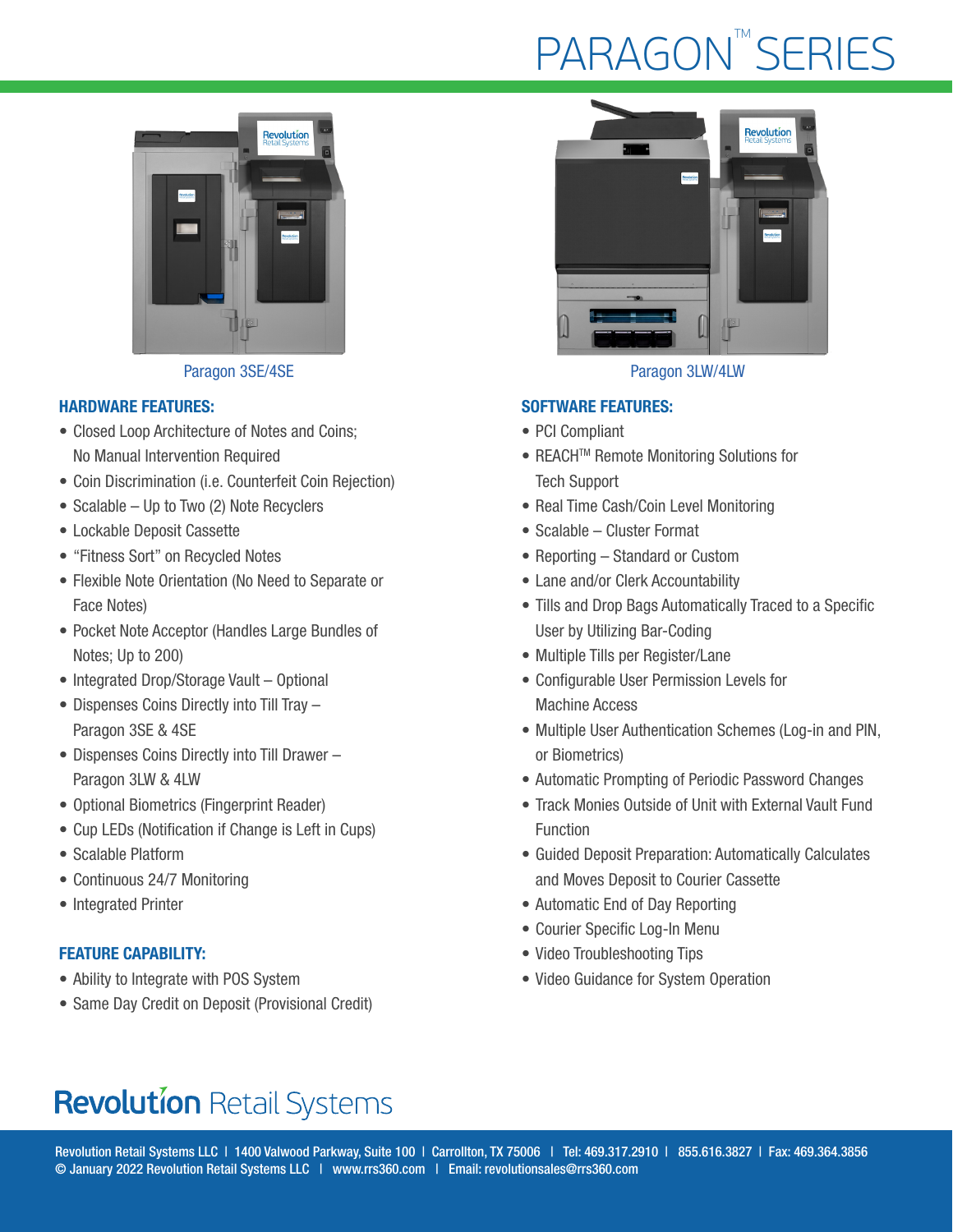# PARAGON<sup>™</sup>SERIES

### **SPECIFICATIONS**

| Physical Characteristics (nominal):        | <b>Paragon 3SE</b> | <b>Paragon 3LW</b> | <b>Paragon 4SE</b> | <b>Paragon 4LW</b> |
|--------------------------------------------|--------------------|--------------------|--------------------|--------------------|
| Height                                     | 48.78"             | 50.73"             | 48.84"             | 50.73"             |
|                                            | $(1,239.1$ mm)     | $(1,288.5$ mm)     | $(1,239.1$ mm)     | $(1,288.5$ mm)     |
| Width                                      | 41.47"             | 51.73"             | 41.47"             | 51.73"             |
|                                            | $(1,053.3$ mm)     | $(1,313.9$ mm $)$  | $(1,053.3)$ mm)    | $(1,313.9$ mm)     |
| Depth (install depth)                      | 36.64"             | 36.64"             | 36.64"             | 36.64"             |
|                                            | $(930.6$ mm $)$    | $(930.6$ mm $)$    | $(930.6$ mm $)$    | $(930.6$ mm)       |
| Weight (empty)                             | 1,900 lbs.         | 2,000 lbs.         | 1,900 lbs.         | 2,000 lbs.         |
|                                            | (862 kg)           | (907 kg)           | (862 kg)           | $(907$ kg)         |
| <b>Device Configuration:</b>               |                    |                    |                    |                    |
| Number of Recycling Cassettes              | 3                  | 3                  | 4                  | $\overline{4}$     |
| Number of Deposit Cassettes                | 1                  | 1                  | 1                  | 1                  |
| Notes:                                     |                    |                    |                    |                    |
| Capacity per Cassette (approximate):       |                    |                    |                    |                    |
| <b>Recycle Cassette</b>                    | 2,700 notes        | 2,700 notes        | 2,700 notes        | 2,700 notes        |
| <b>Deposit Cassette</b>                    | 2,700 notes        | 2,700 notes        | 2,700 notes        | 2,700 notes        |
| <b>Total Capacity of Notes</b>             | 10,800 notes       | 10,800 notes       | 13,500 notes       | 13,500 notes       |
| Processing Speed In or Out (max)           | 8 notes/sec        | 8 notes/sec        | 8 notes/sec        | 8 notes/sec        |
| Recycling Capability (max)                 | (3)                | (3)                | (4)                | (4)                |
|                                            | denominations      | denominations      | denominations      | denominations      |
| Coin:                                      |                    |                    |                    |                    |
| Number of Recycle Modules                  | 4                  | 4                  | 4                  | $\overline{4}$     |
| <b>Capacity by Denomination (maximum):</b> |                    |                    |                    |                    |
| • Nickels                                  | 3,000              | 6,500              | 3,000              | 6,500              |
| • Dimes                                    | 6,200              | 15,000             | 6,200              | 15,000             |
| • Quarters                                 | 2,700              | 5,800              | 2,700              | 5,800              |
| • Loonies                                  | 1,800              | 2,050              | 1,800              | 2,050              |
| • Toonies                                  | 1,700              | 1,900              | 1,700              | 1,900              |
| • Sorted Overflow                          |                    | 15,000             |                    | 15,000             |
| <b>Total Coin Capacity</b>                 | 15,400             | 46,250             | 15,400             | 46,250             |
| Coin Processing Speed In (up to)           | 700 coin/min       | 3,000 coin/min     | 700 coin/min       | 3,000 coin/min     |
| Coin processing Speed Out (up to)          | 16 coin/sec        | 32 coin/sec        | 16 coin/sec        | 32 coin/sec        |
| Accepts Up To                              | (5)                | (6)                | (5)                | (6)                |
|                                            | denominations      | denominations      | denominations      | denominations      |
| Recycle Up To                              | (5)                | (5)                | (5)                | (5)                |
|                                            | denominations      | denominations      | denominations      | denominations      |

### **Revolution Retail Systems**

Revolution Retail Systems LLC | 1400 Valwood Parkway, Suite 100 | Carrollton, TX 75006 | Tel: 469.317.2910 | 855.616.3827 | Fax: 469.364.3856 © January 2022 Revolution Retail Systems LLC | www.rrs360.com | Email: revolutionsales@rrs360.com